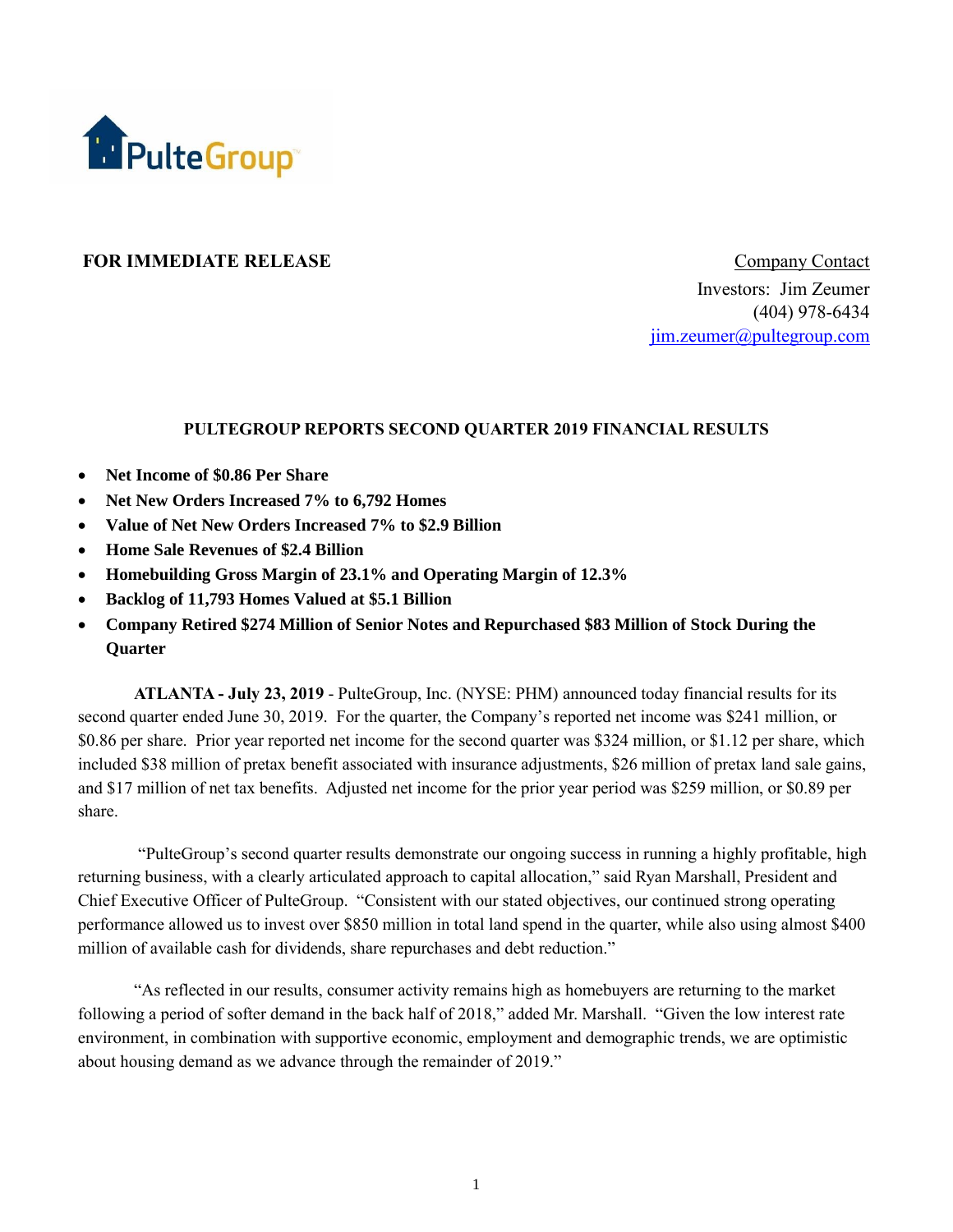#### **Second Quarter Results**

Home sale revenues for the second quarter decreased 2% from the prior year to \$2.4 billion. Lower revenues for the quarter reflect a 1% increase in average sales price to \$430,000, offset by a 3% decrease in closings to 5,589 homes.

Gross margin for the second quarter was 23.1%, compared with 24.0% in the second quarter of 2018. SG&A expense for the quarter was \$259 million, or 10.8% of home sale revenues. Prior year reported SG&A expense was \$226 million, or 9.2% of home sale revenues, inclusive of the \$38 million benefit relating to insurance adjustments recorded in the period. Adjusted SG&A expense for the prior year period was \$264 million, or 10.8% of home sale revenues.

In the second quarter, the Company recorded land sales gains of \$1.4 million compared with prior year gains of \$27.3 million. Second quarter 2018 land sale gains included \$26 million relating to the sale of two large land parcels completed in the period.

Net new orders for the second quarter increased 7% from the prior year to 6,792 homes. The dollar value of net new orders also increased 7% over the prior year to \$2.9 billion. For the quarter, the Company operated out of 877 communities.

Unit backlog at the end of the quarter was 11,793 homes, which is comparable with prior year backlog of 11,845 homes. The average sales price of homes in backlog was \$433,000, which is down 1% from last year's average sales price in backlog of \$439,000. The total value of homes in backlog was \$5.1 billion.

Second quarter pretax income for the Company's financial services operations increased 21% over the prior year to \$25 million. Financial services benefitted from higher closing volumes, as mortgage capture rate increased to 81% from 76% in the prior year, as well as higher net margins on mortgage originations.

For the quarter, the Company reported \$80 million of income tax expense, representing an effective tax rate of 24.9%. Second quarter tax expense in the prior year was \$85 million, or an effective tax rate of 20.8%, which included the net benefit of \$17 million of tax adjustments recorded in the period. The adjusted tax rate for the prior year period was 25.0%.

During the quarter, PulteGroup repurchased 2.6 million of common shares for \$83 million, or an average price of \$31.82 per share. In the second quarter, the Company also used available cash to retire \$274 million of its 4.250% Senior Notes due 2021. The Company incurred a pretax charge of \$4.8 million in the quarter associated with the early redemption of these notes.

A conference call discussing PulteGroup's second quarter 2019 results is scheduled for Tuesday, July 23, 2019, at 8:30 a.m. Eastern Time. Interested investors can access the live webcast via PulteGroup's corporate website at www.pultegroup.com.

#### **Forward-Looking Statements**

This press release includes "forward-looking statements." These statements are subject to a number of risks, uncertainties and other factors that could cause our actual results, performance, prospects or opportunities, as well as those of the markets we serve or intend to serve, to differ materially from those expressed in, or implied by, these statements. You can identify these statements by the fact that they do not relate to matters of a strictly factual or historical nature and generally discuss or relate to forecasts, estimates or other expectations regarding future events.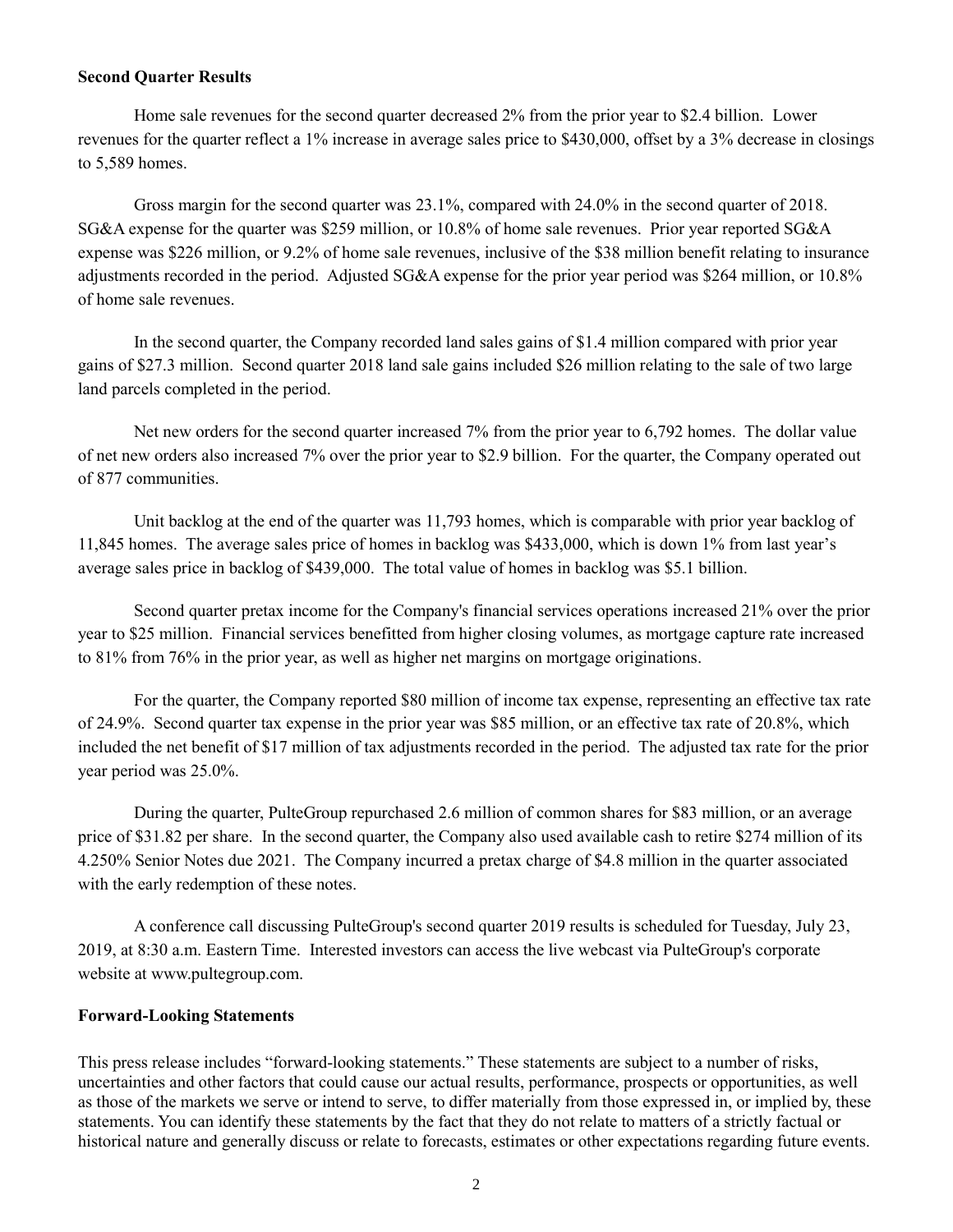Generally, the words "believe," "expect," "intend," "estimate," "anticipate," "plan," "project," "may," "can," "could," "might," "should", "will" and similar expressions identify forward-looking statements, including statements related to any impairment charge and the impacts or effects thereof, expected operating and performing results, planned transactions, planned objectives of management, future developments or conditions in the industries in which we participate and other trends, developments and uncertainties that may affect our business in the future.

Such risks, uncertainties and other factors include, among other things: interest rate changes and the availability of mortgage financing; competition within the industries in which we operate; the availability and cost of land and other raw materials used by us in our homebuilding operations; the impact of any changes to our strategy in responding to the cyclical nature of the industry, including any changes regarding our land positions and the levels of our land spend; the availability and cost of insurance covering risks associated with our businesses; shortages and the cost of labor; weather related slowdowns; slow growth initiatives and/or local building moratoria; governmental regulation directed at or affecting the housing market, the homebuilding industry or construction activities; uncertainty in the mortgage lending industry, including revisions to underwriting standards and repurchase requirements associated with the sale of mortgage loans; the interpretation of or changes to tax, labor and environmental laws which could have a greater impact on our effective tax rate or the value of our deferred tax assets than we anticipate; economic changes nationally or in our local markets, including inflation, deflation, changes in consumer confidence and preferences and the state of the market for homes in general; legal or regulatory proceedings or claims; our ability to generate sufficient cash flow in order to successfully implement our capital allocation priorities; required accounting changes; terrorist acts and other acts of war; and other factors of national, regional and global scale, including those of a political, economic, business and competitive nature. See the Company's Annual Report on Form 10-K for the fiscal year ended December 31, 2018, and the Company's other public filings with the Securities and Exchange Commission for a further discussion of these and other risks and uncertainties applicable to our businesses. The Company undertakes no duty to update any forward-looking statement, whether as a result of new information, future events or changes in PulteGroup's expectations.

### **About PulteGroup**

.

PulteGroup, Inc. (NYSE: PHM), based in Atlanta, Georgia, is one of America's largest homebuilding companies with operations in more than 40 markets throughout the country. Through its brand portfolio that includes Centex, Pulte Homes, Del Webb, DiVosta Homes, American West and John Wieland Homes and Neighborhoods, the company is one of the industry's most versatile homebuilders able to meet the needs of multiple buyer groups and respond to changing consumer demand. PulteGroup conducts extensive research to provide homebuyers with innovative solutions and consumer inspired homes and communities to make lives better.

For more information about PulteGroup, Inc. and PulteGroup brands, go to pultegroup.com; www.pulte.com; www.centex.com; www.delwebb.com; www.divosta.com; www.jwhomes.com and www.americanwesthomes.com. Follow PulteGroup, Inc. on Twitter: @PulteGroupNews.

**# # #**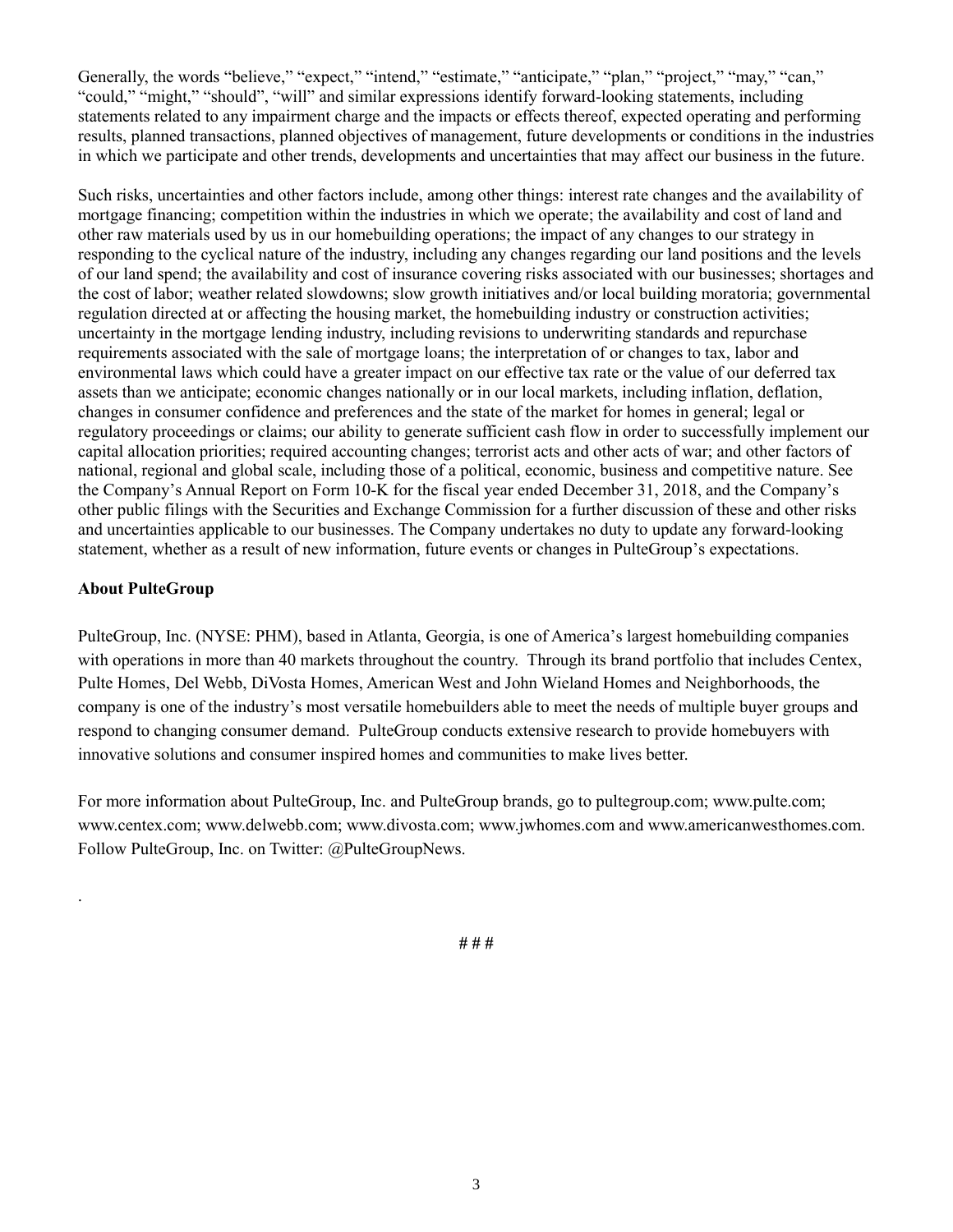## **PulteGroup, Inc. Consolidated Statements of Operations (\$000's omitted, except per share data) (Unaudited)**

|                                               | <b>Three Months Ended</b> |                           |              |                           |                                                                                                                                                                                                                                                                                                                        |  |             |  |
|-----------------------------------------------|---------------------------|---------------------------|--------------|---------------------------|------------------------------------------------------------------------------------------------------------------------------------------------------------------------------------------------------------------------------------------------------------------------------------------------------------------------|--|-------------|--|
|                                               | <b>June 30,</b>           |                           |              |                           | <b>Six Months Ended</b><br><b>June 30,</b><br>2019<br>4,353,415 \$<br>32,445<br>4,385,860<br>99,819<br>4,485,679<br>(3,340,946)<br>(28, 265)<br>(3,369,211)<br>(62, 350)<br>(512, 166)<br>(4, 473)<br>537,479<br>(129, 681)<br>407,798 \$<br>1.46 $$$<br>1.45<br>$\mathcal{S}$<br>$0.22 \text{ }$ \$<br>277,142<br>967 |  |             |  |
|                                               | 2019                      |                           | 2018         |                           |                                                                                                                                                                                                                                                                                                                        |  | 2018        |  |
| <b>Revenues:</b>                              |                           |                           |              |                           |                                                                                                                                                                                                                                                                                                                        |  |             |  |
| Homebuilding                                  |                           |                           |              |                           |                                                                                                                                                                                                                                                                                                                        |  |             |  |
| Home sale revenues                            | \$<br>2,403,559           | -S                        | 2,450,054 \$ |                           |                                                                                                                                                                                                                                                                                                                        |  | 4,361,652   |  |
| Land sale and other revenues                  | 29,469                    |                           | 66,904       |                           |                                                                                                                                                                                                                                                                                                                        |  | 79,461      |  |
|                                               | 2,433,028                 |                           | 2,516,958    |                           |                                                                                                                                                                                                                                                                                                                        |  | 4,441,113   |  |
| <b>Financial Services</b>                     | 55,957                    |                           | 52,764       |                           |                                                                                                                                                                                                                                                                                                                        |  | 98,702      |  |
| Total revenues                                | 2,488,985                 |                           | 2,569,722    |                           |                                                                                                                                                                                                                                                                                                                        |  | 4,539,815   |  |
| <b>Homebuilding Cost of Revenues:</b>         |                           |                           |              |                           |                                                                                                                                                                                                                                                                                                                        |  |             |  |
| Home sale cost of revenues                    | (1,848,155)               |                           | (1,862,133)  |                           |                                                                                                                                                                                                                                                                                                                        |  | (3,322,073) |  |
| Land sale cost of revenues                    | (26,214)                  |                           | (38, 183)    |                           |                                                                                                                                                                                                                                                                                                                        |  | (49, 731)   |  |
|                                               | (1,874,369)               |                           | (1,900,316)  |                           |                                                                                                                                                                                                                                                                                                                        |  | (3,371,804) |  |
| <b>Financial Services expenses</b>            | (30, 901)                 |                           | (32, 224)    |                           |                                                                                                                                                                                                                                                                                                                        |  | (64, 436)   |  |
| Selling, general, and administrative expenses | (259, 440)                |                           | (226, 056)   |                           |                                                                                                                                                                                                                                                                                                                        |  | (466,950)   |  |
| Other expense, net                            | (3, 499)                  |                           | (1,956)      |                           |                                                                                                                                                                                                                                                                                                                        |  | (3,263)     |  |
| Income before income taxes                    | 320,776                   |                           | 409,170      |                           |                                                                                                                                                                                                                                                                                                                        |  | 633,362     |  |
| Income tax expense                            | (79, 735)                 |                           | (85,081)     |                           |                                                                                                                                                                                                                                                                                                                        |  | (138, 521)  |  |
| Net income                                    | \$<br>241,041 \$          |                           | 324,089 \$   |                           |                                                                                                                                                                                                                                                                                                                        |  | 494,841     |  |
| Per share:                                    |                           |                           |              |                           |                                                                                                                                                                                                                                                                                                                        |  |             |  |
| Basic earnings                                | \$<br>$0.86$ \$           |                           | 1.12S        |                           |                                                                                                                                                                                                                                                                                                                        |  | 1.72        |  |
| Diluted earnings                              | \$<br>0.86                | $\mathbb{S}$              | 1.12         | $\mathbb{S}$              |                                                                                                                                                                                                                                                                                                                        |  | 1.71        |  |
| Cash dividends declared                       | \$<br>0.11                | $\boldsymbol{\mathsf{S}}$ | 0.09         | $\boldsymbol{\mathsf{S}}$ |                                                                                                                                                                                                                                                                                                                        |  | 0.18        |  |
| Number of shares used in calculation:         |                           |                           |              |                           |                                                                                                                                                                                                                                                                                                                        |  |             |  |
| <b>Basic</b>                                  | 276,652                   |                           | 285,276      |                           |                                                                                                                                                                                                                                                                                                                        |  | 285,976     |  |
| Effect of dilutive securities                 | 932                       |                           | 1,378        |                           |                                                                                                                                                                                                                                                                                                                        |  | 1,088       |  |
| Diluted                                       | 277,584                   |                           | 286,654      |                           | 278,109                                                                                                                                                                                                                                                                                                                |  | 287,064     |  |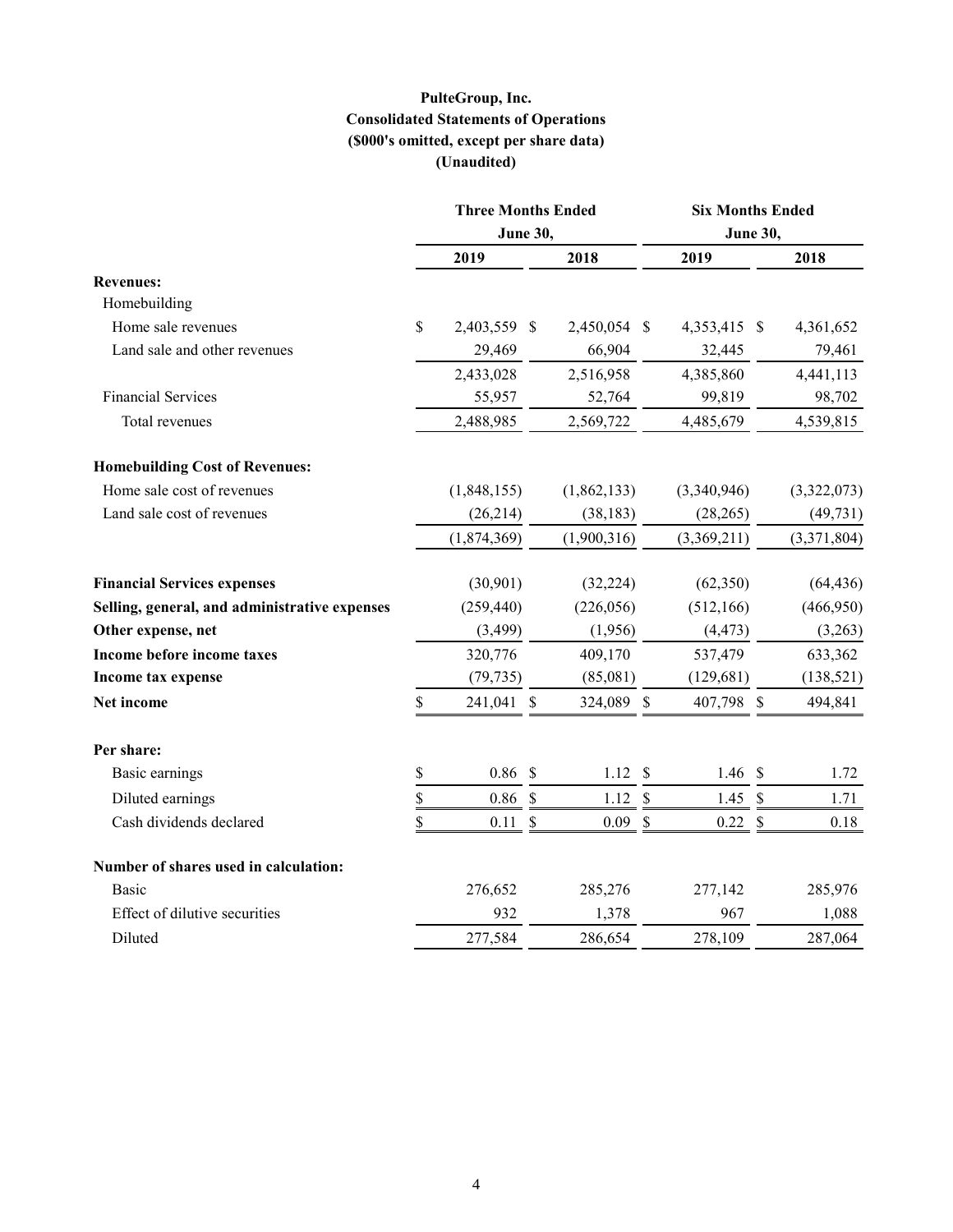# **PulteGroup, Inc. Condensed Consolidated Balance Sheets (\$000's omitted) (Unaudited)**

|                                                   | <b>June 30,</b><br>2019 |    | December 31,<br>2018 |
|---------------------------------------------------|-------------------------|----|----------------------|
| <b>ASSETS</b>                                     |                         |    |                      |
| Cash and equivalents                              | \$<br>631,309           | -S | 1,110,088            |
| Restricted cash                                   | 27,965                  |    | 23,612               |
| Total cash, cash equivalents, and restricted cash | 659,274                 |    | 1,133,700            |
| House and land inventory                          | 7,802,492               |    | 7,253,353            |
| Land held for sale                                | 38,218                  |    | 36,849               |
| Residential mortgage loans available-for-sale     | 343,732                 |    | 461,354              |
| Investments in unconsolidated entities            | 58,246                  |    | 54,590               |
| Other assets                                      | 837,279                 |    | 830,359              |
| Intangible assets                                 | 132,192                 |    | 127,192              |
| Deferred tax assets, net                          | 224,104                 |    | 275,579              |
|                                                   | \$<br>10,095,537        | S. | 10,172,976           |
| <b>LIABILITIES AND SHAREHOLDERS' EQUITY</b>       |                         |    |                      |
| Liabilities:                                      |                         |    |                      |
| Accounts payable                                  | \$<br>380,363           | -S | 352,029              |
| Customer deposits                                 | 334,484                 |    | 254,624              |
| Accrued and other liabilities                     | 1,308,459               |    | 1,360,483            |

| Accounts payable              | \$ | 380,363 \$ | 352,029    |
|-------------------------------|----|------------|------------|
| Customer deposits             |    | 334,484    | 254,624    |
| Accrued and other liabilities |    | 1,308,459  | 1,360,483  |
| Income tax liabilities        |    | 27,913     | 11,580     |
| Financial Services debt.      |    | 234,186    | 348,412    |
| Notes payable                 |    | 2,740,325  | 3,028,066  |
|                               |    | 5,025,730  | 5,355,194  |
| Shareholders' equity          |    | 5,069,807  | 4,817,782  |
|                               | S  | 10,095,537 | 10,172,976 |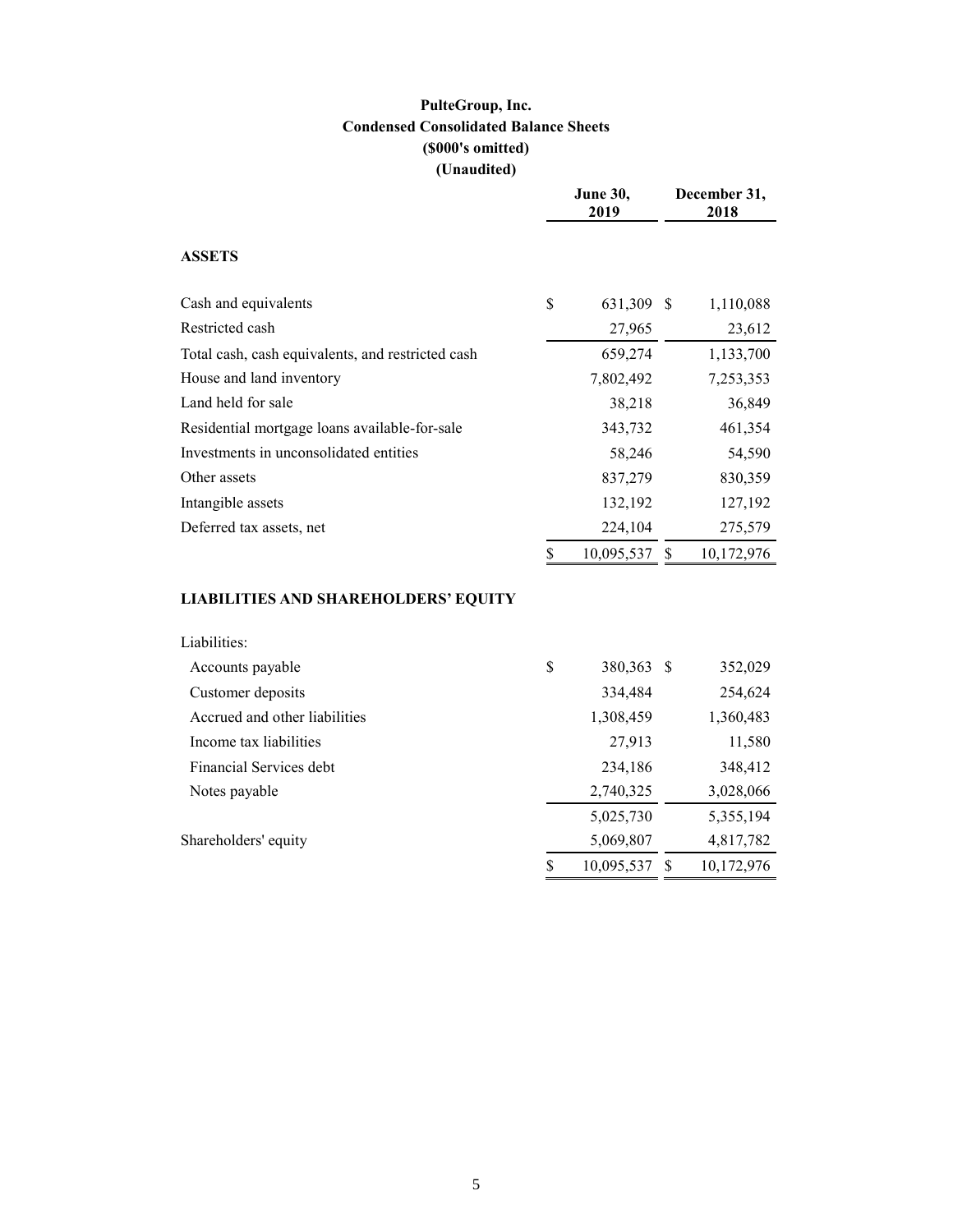## **PulteGroup, Inc. Consolidated Statements of Cash Flows (\$000's omitted) (Unaudited)**

|                                                                            | <b>Six Months Ended</b><br><b>June 30,</b> |    |             |
|----------------------------------------------------------------------------|--------------------------------------------|----|-------------|
|                                                                            | 2019                                       |    | 2018        |
| Cash flows from operating activities:                                      |                                            |    |             |
| Net income                                                                 | \$<br>407,798 \$                           |    | 494,841     |
| Adjustments to reconcile net income to net cash from operating activities: |                                            |    |             |
| Deferred income tax expense                                                | 51,458                                     |    | 126,991     |
| Land-related charges                                                       | 6,810                                      |    | 5,841       |
| Depreciation and amortization                                              | 26,497                                     |    | 24,161      |
| Share-based compensation expense                                           | 17,304                                     |    | 16,162      |
| Other, net                                                                 | 2,664                                      |    | (2,803)     |
| Increase (decrease) in cash due to:                                        |                                            |    |             |
| Inventories                                                                | (399, 520)                                 |    | (281, 362)  |
| Residential mortgage loans available-for-sale                              | 116,974                                    |    | 199,623     |
| Other assets                                                               | 31,593                                     |    | 15,822      |
| Accounts payable, accrued and other liabilities                            | 44,132                                     |    | (51, 694)   |
| Net cash provided by (used in) operating activities                        | 305,710                                    |    | 547,582     |
| Cash flows from investing activities:                                      |                                            |    |             |
| Capital expenditures                                                       | (29, 575)                                  |    | (33,059)    |
| Investments in unconsolidated entities                                     | (4,664)                                    |    | (1,000)     |
| Business acquisition                                                       | (163, 724)                                 |    |             |
| Other investing activities, net                                            | 4,592                                      |    | 6,915       |
| Net cash provided by (used in) investing activities                        | (193, 371)                                 |    | (27, 144)   |
| Cash flows from financing activities:                                      |                                            |    |             |
| Repayments of notes payable                                                | (297,303)                                  |    | (82, 432)   |
| Borrowings under revolving credit facility                                 |                                            |    | 1,566,000   |
| Repayments under revolving credit facility                                 |                                            |    | (1,566,000) |
| Financial Services borrowings (repayments)                                 | (114, 226)                                 |    | (173,761)   |
| Debt issuance costs                                                        |                                            |    | (8,090)     |
| Stock option exercises                                                     | 5,208                                      |    | 4,467       |
| Share repurchases                                                          | (118, 824)                                 |    | (112, 491)  |
| Dividends paid                                                             | (61, 620)                                  |    | (52, 384)   |
| Net cash provided by (used in) financing activities                        | (586,765)                                  |    | (424, 691)  |
| Net increase (decrease) in cash, cash equivalents, and restricted cash     | (474, 426)                                 |    | 95,747      |
| Cash, cash equivalents, and restricted cash at beginning of period         | 1,133,700                                  |    | 306,168     |
| Cash, cash equivalents, and restricted cash at end of period               | \$<br>659,274 \$                           |    | 401,915     |
| <b>Supplemental Cash Flow Information:</b>                                 |                                            |    |             |
| Interest paid (capitalized), net                                           | \$<br>5,560                                | -S | (387)       |
| Income taxes paid (refunded), net                                          | \$<br>12,618                               | -S | 77,077      |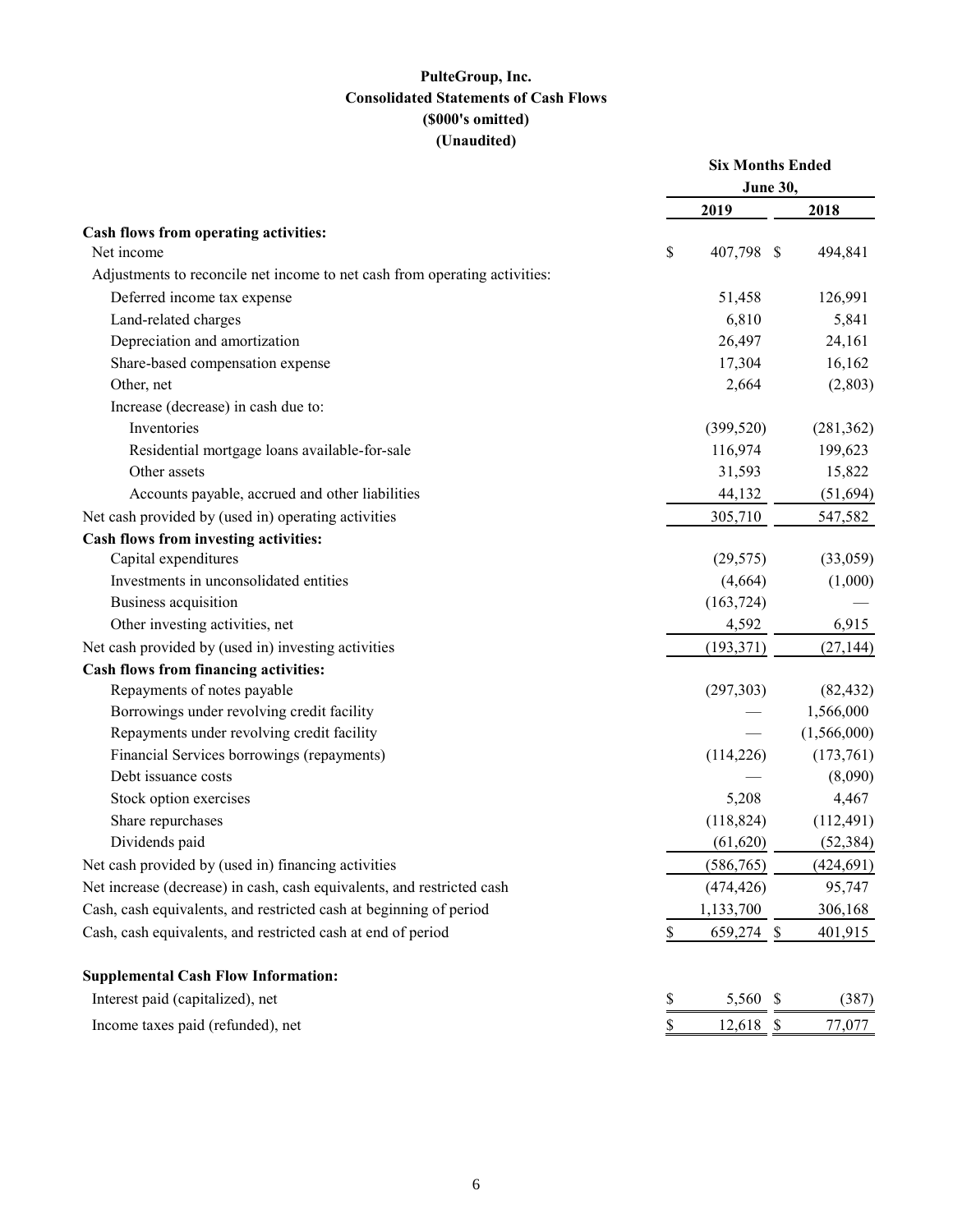# **PulteGroup, Inc. Segment Data (\$000's omitted) (Unaudited)**

|                                                        | <b>Three Months Ended</b> |                             |    | <b>Six Months Ended</b> |    |             |    |             |  |
|--------------------------------------------------------|---------------------------|-----------------------------|----|-------------------------|----|-------------|----|-------------|--|
|                                                        |                           | <b>June 30,</b><br>June 30, |    |                         |    |             |    |             |  |
|                                                        |                           | 2019                        |    | 2018                    |    | 2019        |    | 2018        |  |
| <b>HOMEBUILDING:</b>                                   |                           |                             |    |                         |    |             |    |             |  |
| Home sale revenues                                     |                           | \$2,403,559                 |    | \$2,450,054             |    | \$4,353,415 |    | \$4,361,652 |  |
| Land sale and other revenues                           |                           | 29,469                      |    | 66,904                  |    | 32,445      |    | 79,461      |  |
| Total Homebuilding revenues                            |                           | 2,433,028                   |    | 2,516,958               |    | 4,385,860   |    | 4,441,113   |  |
| Home sale cost of revenues                             |                           | (1,848,155)                 |    | (1,862,133)             |    | (3,340,946) |    | (3,322,073) |  |
| Land sale cost of revenues                             |                           | (26, 214)                   |    | (38, 183)               |    | (28, 265)   |    | (49, 731)   |  |
| Selling, general, and administrative expenses ("SG&A") |                           | (259, 440)                  |    | (226,056)               |    | (512, 166)  |    | (466,950)   |  |
| Other expense, net                                     |                           | (3,521)                     |    | (2,133)                 |    | (4,490)     |    | (3,548)     |  |
| Income before income taxes                             | \$                        | 295,698                     | \$ | 388,453                 | \$ | 499,993     | \$ | 598,811     |  |
| <b>FINANCIAL SERVICES:</b>                             |                           |                             |    |                         |    |             |    |             |  |
| Income before income taxes                             | \$                        | 25,078                      | \$ | 20,717                  | \$ | 37,486      | \$ | 34,551      |  |
| <b>CONSOLIDATED:</b>                                   |                           |                             |    |                         |    |             |    |             |  |
| Income before income taxes                             | \$                        | 320,776                     | S  | 409,170                 | \$ | 537,479     | \$ | 633,362     |  |
| <b>OPERATING METRICS:</b>                              |                           |                             |    |                         |    |             |    |             |  |
| Gross margin % $(a)(b)$                                |                           | 23.1 %                      |    | 24.0 %                  |    | 23.3 %      |    | 23.8 %      |  |
| $SG&A\%$ (a)                                           |                           | $(10.8)\%$                  |    | $(9.2)\%$               |    | $(11.8)\%$  |    | $(10.7)\%$  |  |
| Operating margin % $(a)$                               |                           | 12.3 %                      |    | 14.8 %                  |    | 11.5 $%$    |    | 13.1 %      |  |

*(a) As a percentage of home sale revenues*

*(b) Gross margin represents home sale revenues minus home sale cost of revenues*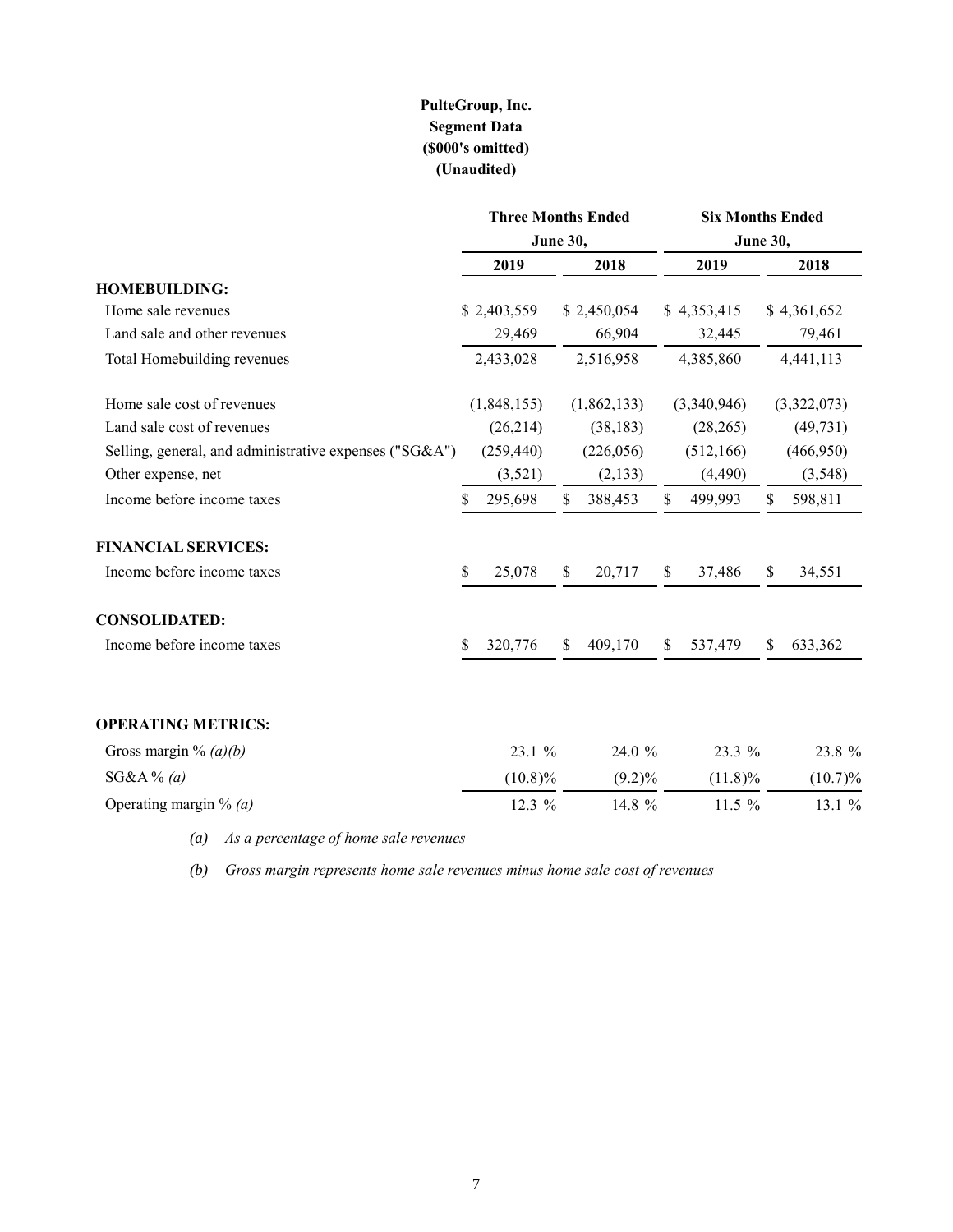## **PulteGroup, Inc. Segment Data, continued (\$000's omitted) (Unaudited)**

|                              | <b>Three Months Ended</b> |               |                 |               |              | <b>Six Months Ended</b>   |           |  |  |  |  |  |
|------------------------------|---------------------------|---------------|-----------------|---------------|--------------|---------------------------|-----------|--|--|--|--|--|
|                              | <b>June 30,</b>           |               | <b>June 30,</b> |               |              |                           |           |  |  |  |  |  |
|                              | 2019                      |               | 2018            |               | 2019         |                           | 2018      |  |  |  |  |  |
| Home sale revenues           | \$<br>2,403,559 \$        |               | 2,450,054 \$    |               | 4,353,415 \$ |                           | 4,361,652 |  |  |  |  |  |
| <b>Closings - units</b>      |                           |               |                 |               |              |                           |           |  |  |  |  |  |
| Northeast                    | 349                       |               | 401             |               | 568          |                           | 652       |  |  |  |  |  |
| Southeast                    | 951                       |               | 1,072           |               | 1,848        |                           | 1,996     |  |  |  |  |  |
| Florida                      | 1,252                     |               | 1,134           |               | 2,260        |                           | 2,021     |  |  |  |  |  |
| Midwest                      | 822                       |               | 872             |               | 1,548        |                           | 1,639     |  |  |  |  |  |
| Texas                        | 1,119                     |               | 1,096           |               | 1,968        |                           | 1,905     |  |  |  |  |  |
| West                         | 1,096                     |               | 1,166           |               | 2,032        |                           | 2,154     |  |  |  |  |  |
|                              | 5,589                     |               | 5,741           |               | 10,224       |                           | 10,367    |  |  |  |  |  |
| <b>Average selling price</b> | \$<br>430                 | $\frac{1}{2}$ | 427             | $\frac{1}{2}$ | $426 \,$ \$  |                           | 421       |  |  |  |  |  |
| Net new orders - units       |                           |               |                 |               |              |                           |           |  |  |  |  |  |
| Northeast                    | 455                       |               | 450             |               | 816          |                           | 898       |  |  |  |  |  |
| Southeast                    | 1,214                     |               | 1,093           |               | 2,287        |                           | 2,352     |  |  |  |  |  |
| Florida                      | 1,460                     |               | 1,347           |               | 2,806        |                           | 2,791     |  |  |  |  |  |
| Midwest                      | 975                       |               | 1,055           |               | 1,999        |                           | 2,157     |  |  |  |  |  |
| Texas                        | 1,323                     |               | 1,183           |               | 2,689        |                           | 2,506     |  |  |  |  |  |
| West                         | 1,365                     |               | 1,213           |               | 2,658        |                           | 2,512     |  |  |  |  |  |
|                              | 6,792                     |               | 6,341           |               | 13,255       |                           | 13,216    |  |  |  |  |  |
| Net new orders - dollars     | \$<br>2,890,709           | $\mathbb{S}$  | 2,694,271       | \$            | 5,626,561    | \$                        | 5,587,823 |  |  |  |  |  |
| <b>Unit backlog</b>          |                           |               |                 |               |              |                           |           |  |  |  |  |  |
| Northeast                    |                           |               |                 |               | 718          |                           | 758       |  |  |  |  |  |
| Southeast                    |                           |               |                 |               | 2,049        |                           | 2,072     |  |  |  |  |  |
| Florida                      |                           |               |                 |               | 2,435        |                           | 2,448     |  |  |  |  |  |
| Midwest                      |                           |               |                 |               | 1,853        |                           | 2,005     |  |  |  |  |  |
| Texas                        |                           |               |                 |               | 2,213        |                           | 2,027     |  |  |  |  |  |
| West                         |                           |               |                 |               | 2,525        |                           | 2,535     |  |  |  |  |  |
|                              |                           |               |                 |               | 11,793       |                           | 11,845    |  |  |  |  |  |
| <b>Dollars in backlog</b>    |                           |               |                 | \$            | 5,109,293    | $\boldsymbol{\mathsf{S}}$ | 5,205,234 |  |  |  |  |  |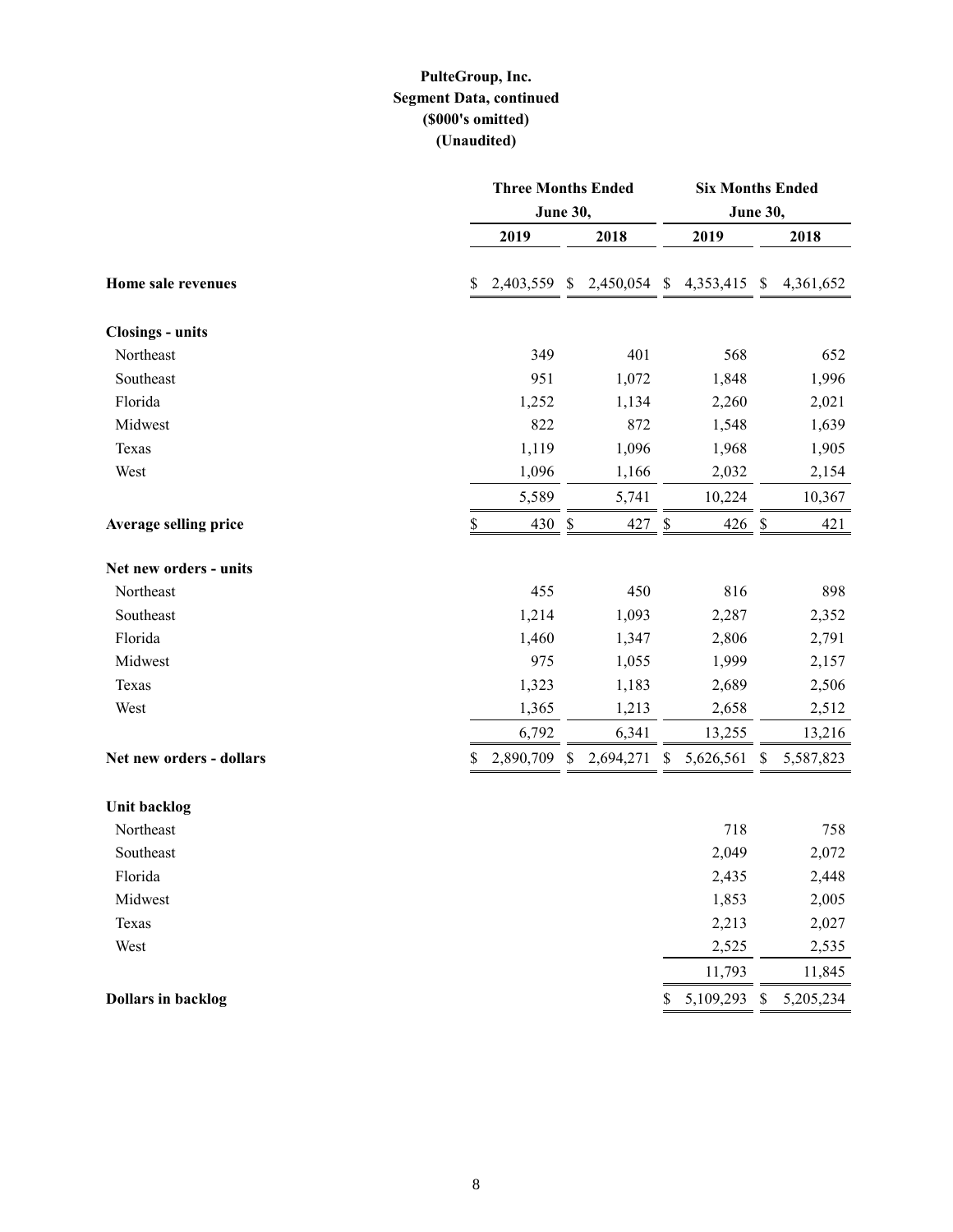# **PulteGroup, Inc. Segment Data, continued (\$000's omitted) (Unaudited)**

|                               |   | <b>Three Months Ended</b><br><b>Six Months Ended</b><br><b>June 30,</b><br><b>June 30,</b> |    |           |  |             |    |           |  |  |  |
|-------------------------------|---|--------------------------------------------------------------------------------------------|----|-----------|--|-------------|----|-----------|--|--|--|
|                               |   |                                                                                            |    |           |  |             |    |           |  |  |  |
|                               |   | 2019                                                                                       |    | 2018      |  | 2019        |    | 2018      |  |  |  |
| <b>MORTGAGE ORIGINATIONS:</b> |   |                                                                                            |    |           |  |             |    |           |  |  |  |
| Origination volume            |   | 3,720                                                                                      |    | 3,635     |  | 6.718       |    | 6,627     |  |  |  |
| Origination principal         | S | 1,161,906                                                                                  | S. | 1,122,017 |  | \$2,076,617 | S. | 2,031,817 |  |  |  |
| Capture rate                  |   | 81.0%                                                                                      |    | 75.8%     |  | 80.4%       |    | 76.6%     |  |  |  |

## **Supplemental Data (\$000's omitted) (Unaudited)**

|                                            | <b>Three Months Ended</b><br><b>June 30,</b> |            |     | <b>Six Months Ended</b><br><b>June 30,</b> |  |               |           |  |
|--------------------------------------------|----------------------------------------------|------------|-----|--------------------------------------------|--|---------------|-----------|--|
|                                            |                                              | 2019       |     | 2018                                       |  | 2019          | 2018      |  |
| Interest in inventory, beginning of period | S                                            | 235,313 \$ |     | 240,013 \$                                 |  | 227,495<br>-S | 226,611   |  |
| Interest capitalized                       |                                              | 41,650     |     | 43.771                                     |  | 84.031        | 87,731    |  |
| Interest expensed                          |                                              | (42, 254)  |     | (40, 157)                                  |  | (76, 817)     | (70, 715) |  |
| Interest in inventory, end of period       | S                                            | 234,709    | - S | 243,627                                    |  | 234,709       | 243,627   |  |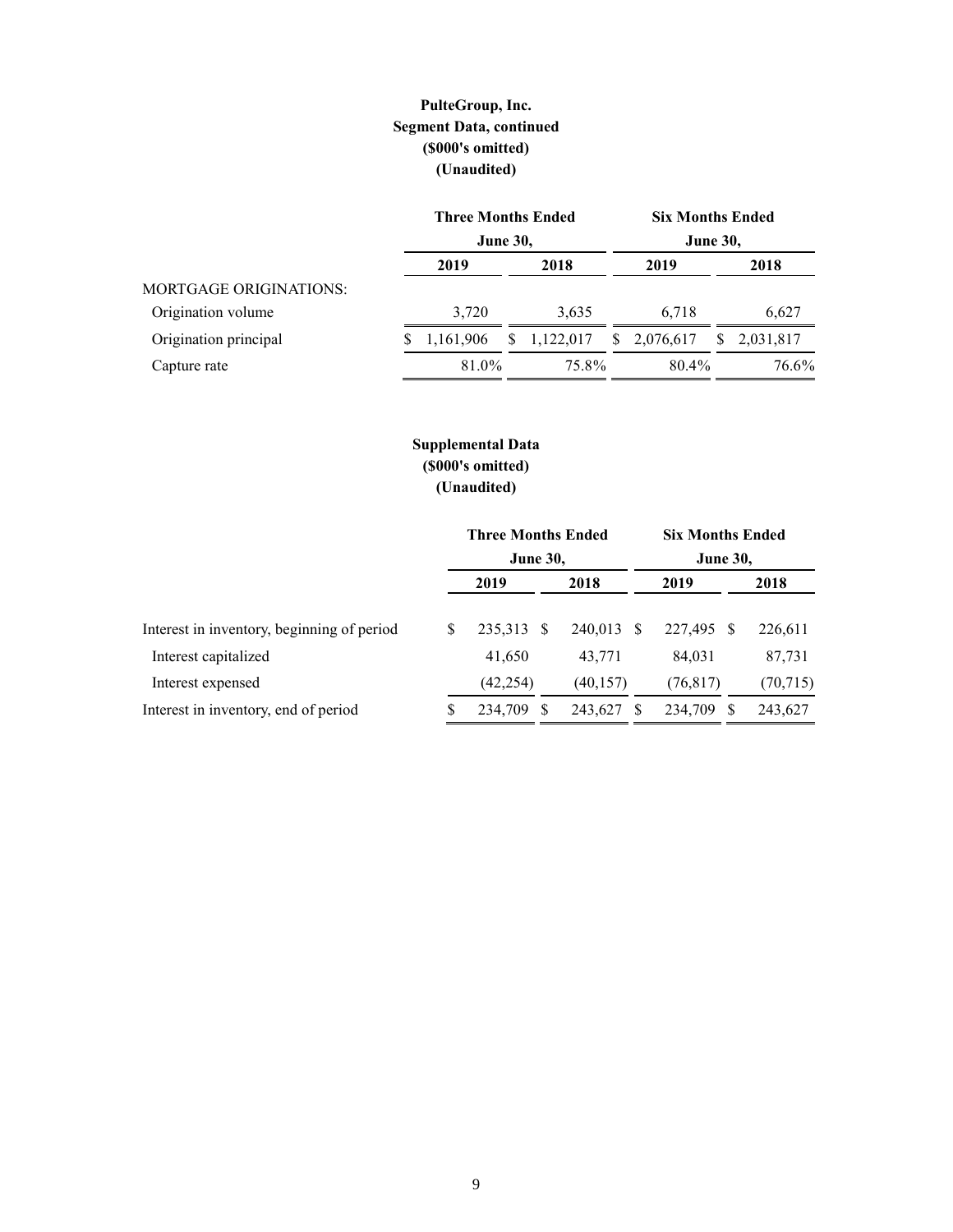### **PulteGroup, Inc. Reconciliation of Non-GAAP Financial Measures (Unaudited)**

This report contains information about our operating results reflecting certain adjustments, including: adjustments to selling, general, and administrative expenses ("SG&A"); income tax expense; net income; and diluted earnings per share ("EPS"). These measures are considered non-GAAP financial measures under the SEC's rules and should be considered in addition to, rather than as a substitute for, the comparable GAAP financial measures as measures of our profitability. We believe that reflecting these adjustments provides investors relevant and useful information for evaluating the comparability of financial information presented and comparing our profitability to other companies in the homebuilding industry. Although other companies in the homebuilding industry report similar information, the methods used may differ. We urge investors to understand the methods used by other companies in the homebuilding industry to calculate these measures and any adjustments thereto before comparing our measures to those of such other companies.

The following tables set forth a reconciliation of the non-GAAP financial measures to the GAAP financial measures that management believes to be most directly comparable (\$000's omitted):

|                                            | <b>Results of Operations</b>             |      |         | <b>Three Months Ended</b><br><b>June 30,</b> |           |  |
|--------------------------------------------|------------------------------------------|------|---------|----------------------------------------------|-----------|--|
|                                            | <b>Classification</b>                    | 2019 |         | 2018                                         |           |  |
| Net income, as reported                    |                                          | \$   | 241,041 | <sup>S</sup>                                 | 324,089   |  |
| Adjustments to income before income taxes: |                                          |      |         |                                              |           |  |
| Land sale gains                            | Land sale revenues /<br>cost of revenues |      |         |                                              | (26, 402) |  |
| Insurance adjustments                      | SG&A                                     |      |         |                                              | (37,890)  |  |
| Income tax effect of the above items       | Income tax expense                       |      |         |                                              | 16,086    |  |
| Net tax benefits                           | Income tax expense                       |      |         |                                              | (17,276)  |  |
| <b>Adjusted net income</b>                 |                                          |      | 241,041 |                                              | 258,607   |  |
| EPS (diluted), as reported                 |                                          | \$   | 0.86    | - \$                                         | 1.12      |  |
| <b>Adjusted EPS (diluted)</b>              |                                          | \$   | 0.86    | <b>S</b>                                     | 0.89      |  |

#### **Reconciliation of Adjusted Net Income and Adjusted EPS**